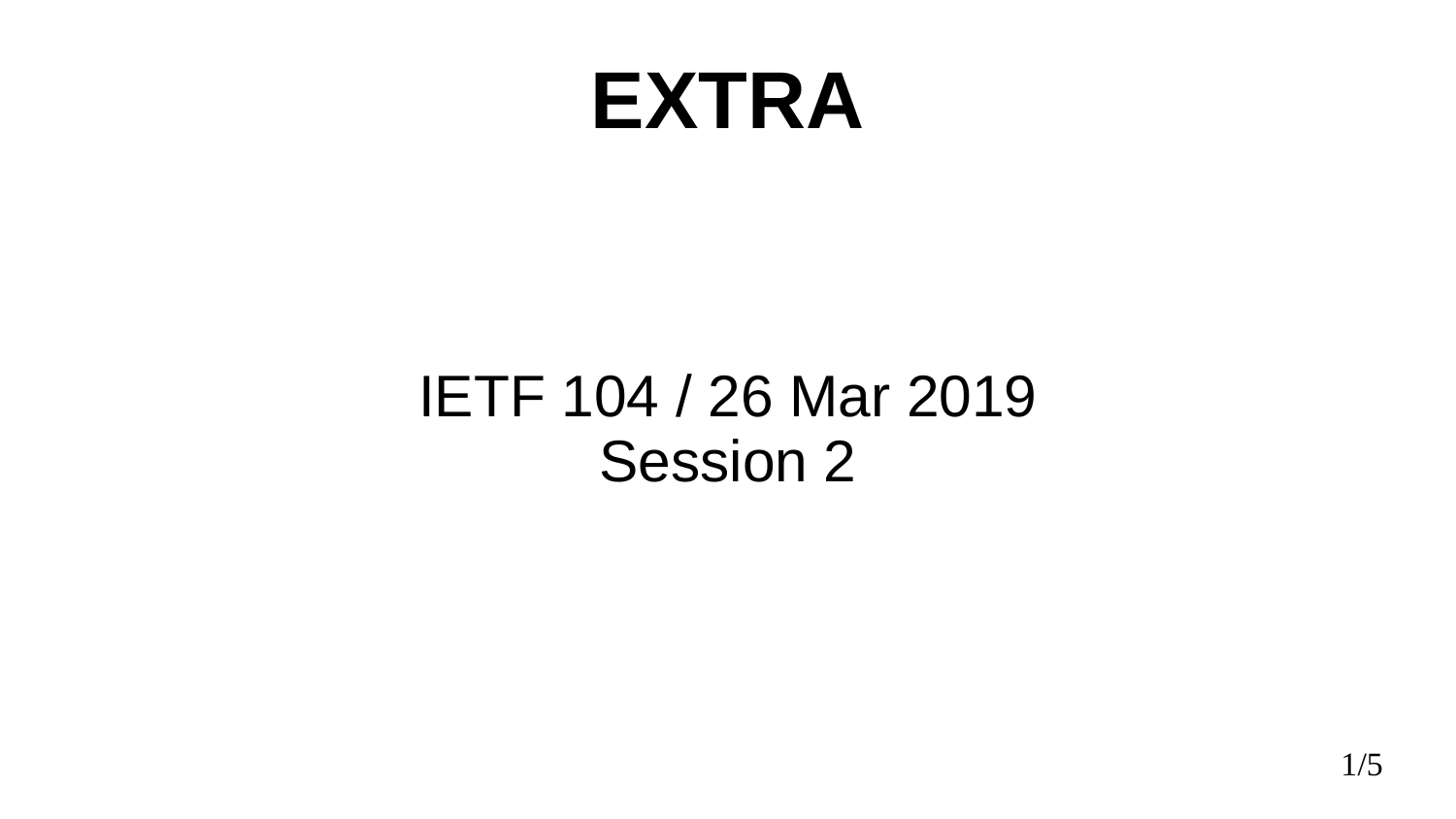## Note Well

This is a reminder of IETF policies in effect on various topics such as patents or code of conduct. It is only meant to point you in the right direction. Exceptions may apply. The IETF's patent policy and the definition of an IETF "contribution" and "participation" are set forth in BCP 79; please read it carefully.

As a reminder:

•By participating in the IETF, you agree to follow IETF processes and policies.

•If you are aware that any IETF contribution is covered by patents or patent applications that are owned or controlled by you or your sponsor, you must disclose that fact, or not participate in the discussion.

•As a participant in or attendee to any IETF activity you acknowledge that written, audio, video, and photographic records of meetings may be made public.

•Personal information that you provide to IETF will be handled in accordance with the IETF Privacy Statement.

•As a participant or attendee, you agree to work respectfully with other participants; please contact the ombudsteam [\(https://www.ietf.org/contact/ombudsteam/\)](https://www.ietf.org/contact/ombudsteam/) if you have questions or concerns about this.

Definitive information is in the documents listed below and other IETF BCPs. For advice, please talk to WG chairs or ADs:

•BCP 9 (Internet Standards Process) •BCP 25 (Working Group processes) •BCP 25 (Anti-Harassment Procedures) •BCP 54 (Code of Conduct) •BCP 78 (Copyright) •BCP 79 (Patents, Participation) •<https://www.ietf.org/privacy-policy/>(Privacy Policy)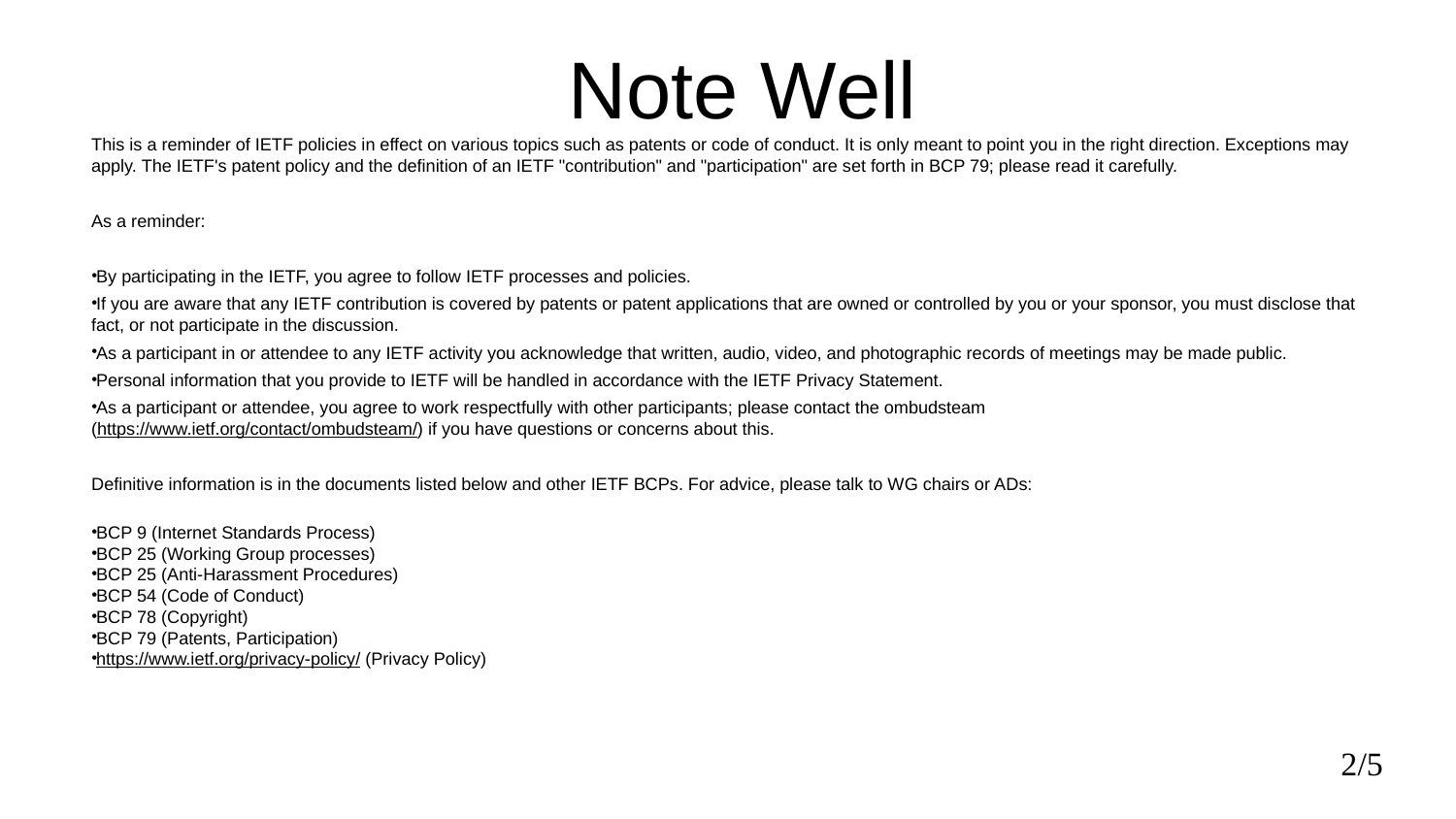# Agenda

- Intro and Note Well: 5 min
- Imap4rev2: 45 min
- Next steps: 10 min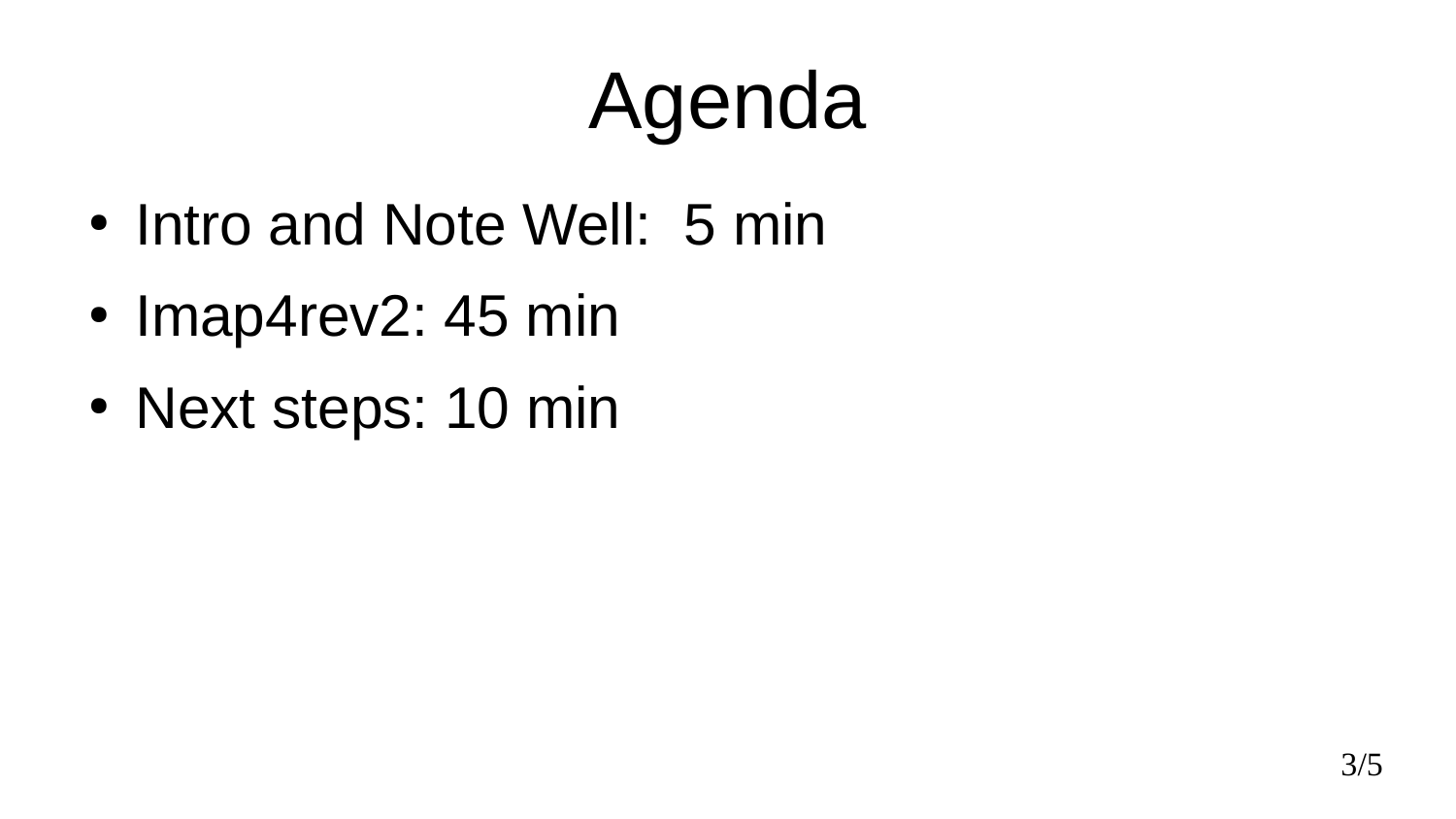# imap4rev2

- See Alexey's slides
- Next step: are we at WGLC stage yet?